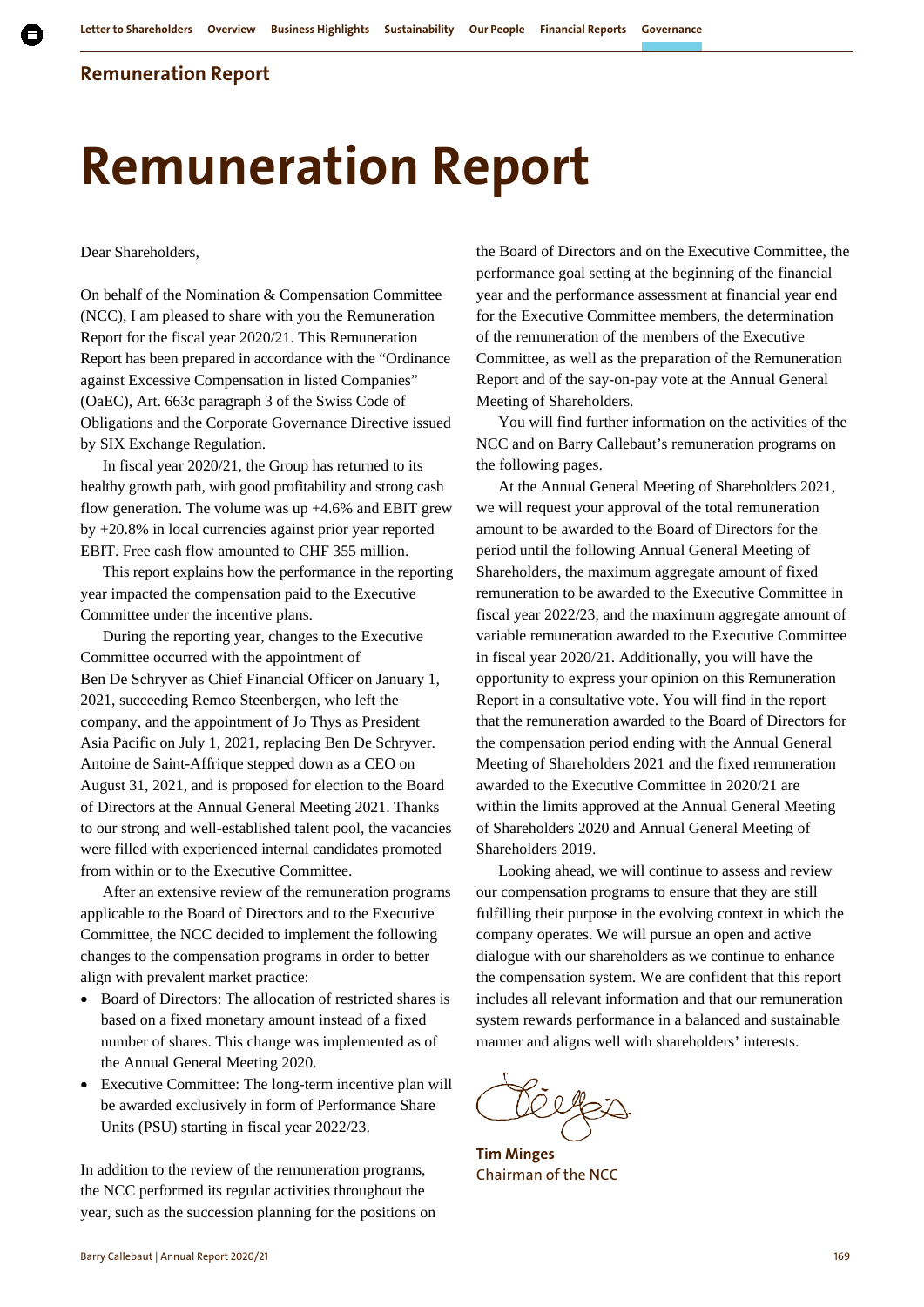#### Remuneration at a glance

#### Summary of current remuneration system Board of Directors

In order to ensure their independence in the performance of their supervisory function, members of the Board of Directors only receive a fixed remuneration in the form of cash and shares; the latter are blocked for three years. Since the Annual General Meetings of Shareholders (AGM) 2020, the remuneration in shares has been allocated based on a fixed monetary amount instead of a fixed number of shares.

The remuneration system for the Board of Directors does not contain any performance-related components.

|                         | Cash    | <b>Shares</b>   |                          |
|-------------------------|---------|-----------------|--------------------------|
|                         |         |                 | number of amount in CHF, |
|                         |         | shares, until   | since AGM                |
| Annual compensation     | in CHF  | <b>AGM 2020</b> | 2020                     |
| Chairman                | 400,000 | 500             | 700,000                  |
| Vice-Chairman           | 200,000 | 250             | 350,000                  |
| Member                  | 100,000 | 180             | 250,000                  |
| <b>Committee Chair</b>  | 40,000  |                 |                          |
| <b>Committee Member</b> | 25,000  |                 |                          |

#### Summary of current remuneration system Executive Committee

The remuneration of the Executive Committee consists of fixed and variable elements.

- Base salary forms the fixed remuneration.
- Variable remuneration drives and rewards best-in-class performance based on ambitious and stretched targets. It consists of short-term, long-term elements and benefits.

| Base salary      | Pay for the function                                              |
|------------------|-------------------------------------------------------------------|
| <b>Benefits</b>  | Cover retirement, death and disability risks,<br>attract & retain |
| Short-Term       | Drive and reward annual performance,                              |
| <b>Incentive</b> | attract & retain                                                  |
| Long-Term        | Drive and reward long-term performance, align                     |
| Incentive (LTIP) | with shareholders' interests, retain                              |

Executive Committee members are subject to minimum shareholding requirements (CEO 300%, other members 200% of annual base salary).

## Remuneration policy and principles

In order to ensure the company's success and to maintain its position as market leader, it is critical to attract, develop and retain the right talents. Barry Callebaut's remuneration programs are designed to support this fundamental objective and are based on the following principles:

- We reward performance and share the Company's success;
- We act with fairness and transparency;
- We offer competitive remuneration;
- We share responsibility with our employees;
- We encourage employee development.

#### Compensation governance

- Authority for decisions related to remuneration are governed by the Articles of Incorporation of Barry Callebaut AG.
- The maximum aggregate amounts of remuneration of the members of the Board of Directors and of the Executive Committee are subject to a binding vote at the Annual General Meeting.
- In addition, the Remuneration Report for the preceding period is subject to a consultative vote at the Annual General Meeting.
- The Board of Directors is supported by the NCC in preparing all compensation-related decisions regarding the Board of Directors and the Executive Committee.

#### Remuneration in 2020/21 Board of Directors

The remuneration awarded to the Board of Directors in fiscal year 2020/21 is within the limits approved by the shareholders at the Annual General Meetings of Shareholders (AGM):

| Compensation period | Approved amount<br>(CHF)             | <b>Effective amount</b><br>(CHF) |
|---------------------|--------------------------------------|----------------------------------|
| AGM 2019 - AGM 2020 | $2,200,000 +$<br>2,190 shares        | $1,883,180+$<br>1,556 shares     |
| AGM 2020 - AGM 2021 | $2,000,000 +$<br>2,550,000 in shares | To be determined*                |

\* The compensation period is not yet completed, a definitive assessment will be provided in the Remuneration Report for fiscal year 2021/22.

#### Changes from 2021 onwards

No further changes to the remuneration of the Board of Directors are currently planned.

#### Remuneration in 2020/21 Executive Committee

The fixed remuneration awarded to the Executive Committee in fiscal year 2020/21 is within the limits approved by the shareholders at the Annual General Meetings of Shareholders (AGM):

| Compensation period | Approved amount<br>(CHF) | Effective amount<br>(CHF) |  |
|---------------------|--------------------------|---------------------------|--|
| Fiscal year 2020/21 | 6.700.000                | 5,366,377                 |  |

Short-term performance achievement fiscal year 2020/21 CEO: 131.2% of target; other current members of the Executive committee in the range of 100.0% to 135.1% of target.

Changes from fiscal year 2022/23 onwards The long-term incentive will be exclusively awarded in form of Performance Share Units.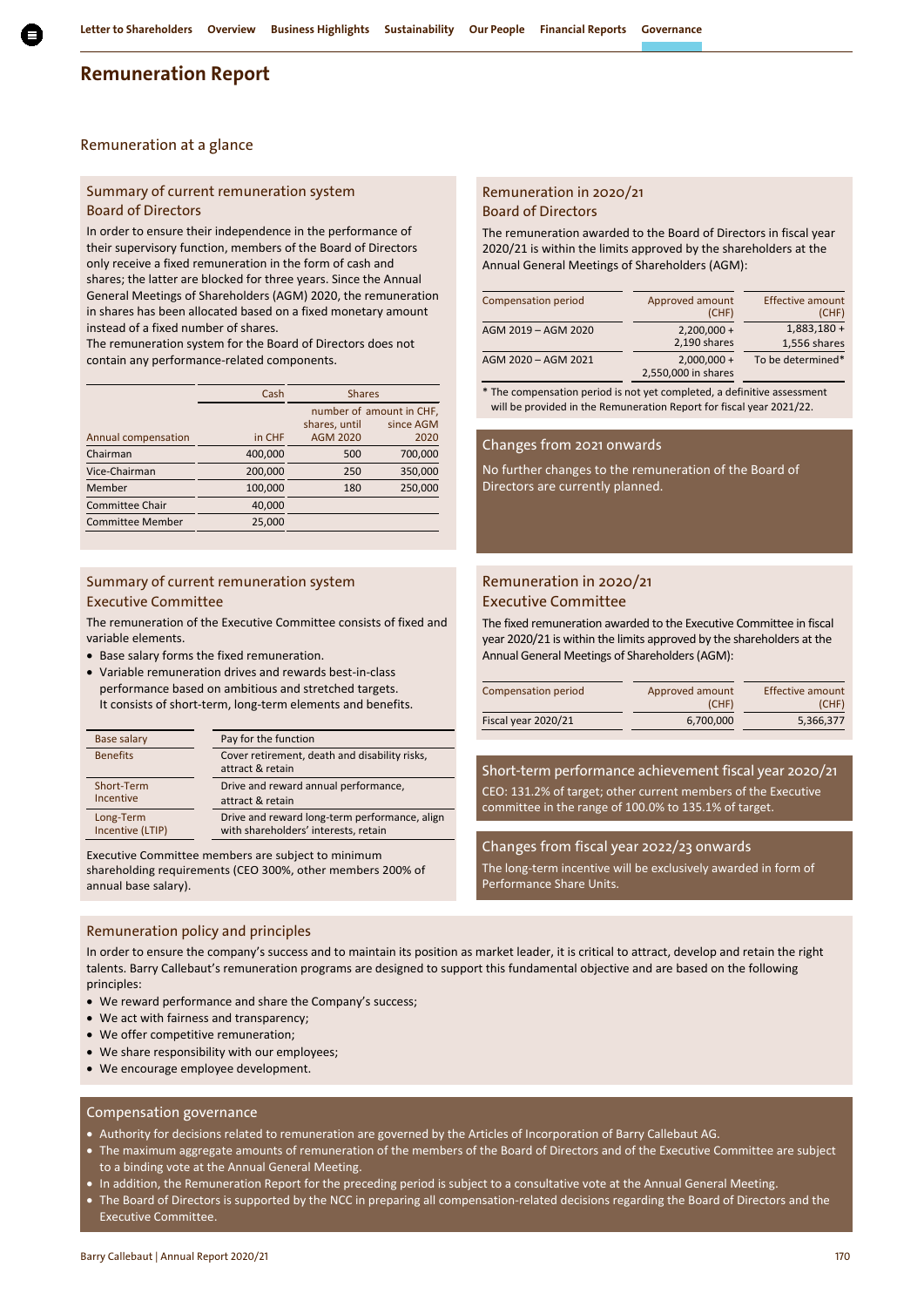This Remuneration Report describes the fundamental principles of the remuneration system at Barry Callebaut as well as the governance framework related to remuneration decisions. The report provides details on the remuneration of the members of the Board of Directors and the Executive Committee related to fiscal year 2020/21. Shareholdings of the members of the Board of Directors and the Executive Committee are also disclosed (reproduction of Note 3.4 to the Financial Statements of Barry Callebaut AG).

The Remuneration Report has been prepared in accordance with the "Ordinance against Excessive Compensation in listed Companies" (OaEC), Art. 663c paragraph 3 of the Swiss Code of Obligations and the Corporate Governance Directive issued by SIX Exchange Regulation.

#### **Remuneration philosophy and principles**

The remuneration philosophy and principles are laid out in the Total Reward Policy that was adopted by the Board of Directors in fiscal year 2014/15. Reward programs strengthen the Group's ability to attract and retain talented individuals and support the employees' on-going career development within the Company. Barry Callebaut believes that the commitment and performance of its executives, managers and employees should be rewarded, balancing both the success of Barry Callebaut as a Company and the individual's contribution. Barry Callebaut fosters a performance-oriented culture and uses an annual Performance Management and Development Process (PMDP) to monitor and assess the contributions of all employees to the achievement of business results as well as to their personal and professional development.

The remuneration principles are summarized below:

| We reward performance<br>and share the Company's<br>success | by balancing a mix of short-term and long-term<br>remuneration components as rewards for<br>Company results, individual performance and long-           |
|-------------------------------------------------------------|---------------------------------------------------------------------------------------------------------------------------------------------------------|
|                                                             | term success.                                                                                                                                           |
| We act with fairness and<br>transparency                    | by taking remuneration decisions on the basis of<br>the scope of the function rather than personal<br>attributes, and thus by ensuring internal equity. |
| We offer competitive<br>remuneration                        | by considering relevant market benchmarks<br>when taking remuneration decisions.                                                                        |
| We share responsibility<br>with our employees               | by providing risk benefits including retirement.<br>and health care insurances, in line with the local<br>regulations and market practice.              |
| We encourage emplovee<br>development                        | by offering challenging work assignments and<br>Company-sponsored training and education.                                                               |
|                                                             |                                                                                                                                                         |

#### **Governance related to remuneration**

Pursuant to the OaEC as implemented in the Company's Articles of Incorporation (Article 30), the Annual General Meeting of Shareholders votes on the total remuneration of the members of the Board of Directors and the Executive Committee. The Annual General Meeting of Shareholders votes on the motions of the Board of Directors on an annual basis and with binding effect with regard to:

- a) The aggregate maximum amount of the remuneration of the Board of Directors for the forthcoming term of office.
- b) The aggregate maximum amount of the fixed remuneration of the Executive Committee for the forthcoming fiscal year.
- c) The aggregate maximum amount of the variable remuneration of the Executive Committee for the past fiscal year.

The Annual General Meeting of Shareholders votes separately on the aggregate remuneration of the Board of Directors and the Executive Committee.

The Board of Directors reports to the Annual General Meeting of Shareholders on the remuneration system and the actual remuneration for the past fiscal year in the Remuneration Report. The Remuneration Report is subject to a consultative vote by the Annual General Meeting of Shareholders.

Further, the Articles of Incorporation include the remuneration principles applicable to the Board of Directors and to the Executive Committee. Those provisions can be found and downloaded as a PDF under: https://www.barrycallebaut.com/en/group/investors/corporate-governance and include:

- Principles of remuneration of the Board of Directors (Articles 32 and 33);
- Principles of remuneration of the Executive Committee (Articles 32 and 34);
- Additional amount for new members of the Executive Committee (Article 31);
- Credits and loans (Article 35).

The Board of Directors of Barry Callebaut entrusted the NCC with providing support in evaluating and reviewing the remuneration strategy and plans, in proposing the individual remuneration packages for the Board of Directors, the members of the Executive Committee and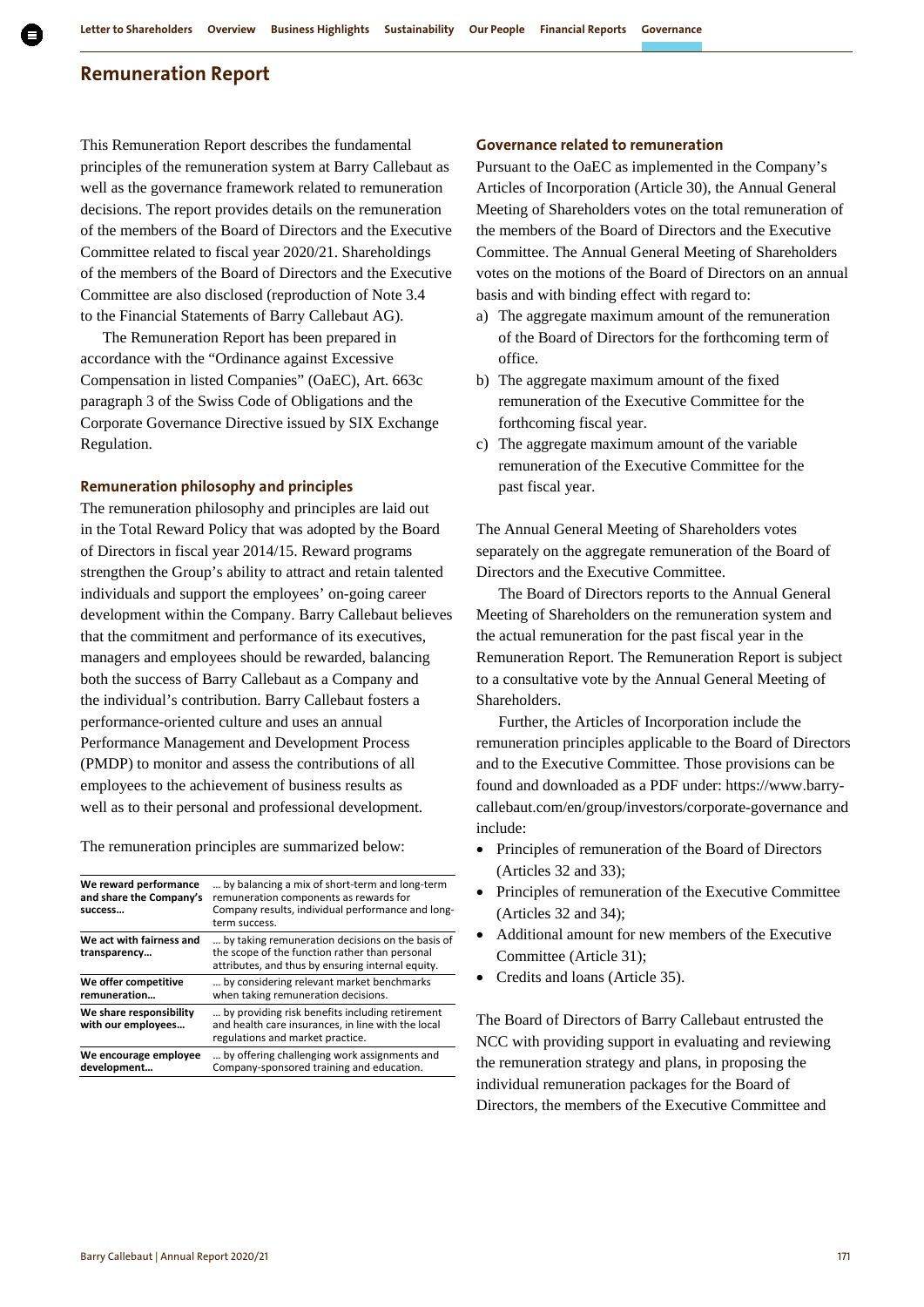other key members of the Management and in preparing the remuneration proposals to the Annual General Meeting of Shareholders. The Board of Directors has not delegated any decision-making power to the NCC, therefore remuneration

decisions are taken by the full Board of Directors based on recommendations of the NCC.

In the reporting year, the NCC met five times according to the standard annual meeting schedule below.

| <b>NCC</b>   | <b>Standard agenda items</b>                                                                                                         | Sept | Nov | <b>Dec</b> | Apr | July |
|--------------|--------------------------------------------------------------------------------------------------------------------------------------|------|-----|------------|-----|------|
| Compensation | Confirmation of relevant benchmarking peer group                                                                                     |      |     | x          |     |      |
|              | Benchmarking analysis of ExCo compensation (every 2 <sup>nd</sup> year)                                                              |      |     |            |     | X    |
|              | Determination of individual LTI grants of ExCo and all other participants                                                            |      |     |            |     | x    |
|              | Determination of performance and vesting level of LTI                                                                                |      |     |            |     | x    |
|              | Determination of individual ExCo target compensation                                                                                 | x    |     |            |     |      |
|              | Determination of performance achievement under STI plan and related payouts<br>for CEO and ExCo members                              |      | x   |            |     |      |
|              | Determination of performance criteria for STI for ExCo                                                                               |      | x   |            |     |      |
|              | Benchmarking analysis of Board compensation (every 2 <sup>nd</sup> year)                                                             |      |     |            |     | x    |
|              | Determination of Board compensation for following term                                                                               |      |     |            |     | x    |
| Nomination   | Review of talent management ExCo: calibration, succession planning, individual<br>development plans                                  |      |     |            |     | x    |
|              | Update on personnel changes in key positions                                                                                         | x    | x   | x          | х   | x    |
|              | Update on key human resources initiatives (diversity, engagement)                                                                    | x    | x   | x          | x   | x    |
|              | Review of structure & composition of the Board (profiles, skills sets) and review<br>of potential candidates to the Board            | X    | X   |            |     |      |
| Governance   | Preparation and review of compensation report, review of shareholders'<br>feedback post-AGM and considerations for future disclosure | x    | x   |            | X   |      |
|              | AGM preparation: preparation of say-on-pay votes                                                                                     |      | x   |            |     |      |
|              | NCC self-evaluation                                                                                                                  |      |     | x          |     |      |
|              | Annual governance and legislative update                                                                                             |      |     | x          |     |      |
|              | Review of NCC charter and determination of NCC agenda items for term of office                                                       |      |     |            | x   |      |

In the previous year, the NCC initiated an extensive review of the remuneration programs applicable to the Board of Directors and to the Executive Committee, which was completed in the reporting year. The findings and decisions taken by the Board of Directors are described in the sections "Remuneration of the Board of Directors" and "Remuneration of the Executive Committee" below.

Furthermore, the NCC performed its regular activities throughout the year, such as the determination of the remuneration of the Board of Directors and Executive Committee as well as the preparation of the Remuneration Report and of the say-on-pay motions for submission to the Annual General Meeting of Shareholders.

The Chairman of the NCC reports to the Board of Directors after each meeting on the activities of the NCC. The minutes of the NCC meetings are available to all

members of the Board of Directors. As a general rule, the Chairman of the Board of Directors and the CEO attend the meetings in an advisory capacity. They do not attend the meeting when their own compensation and/or performance are being discussed.

The NCC may decide to consult an external advisor from time to time for specific compensation matters. In the reporting year, a company specialized in executive compensation in Swiss listed companies was engaged to provide independent advice on specific compensation and governance matters. This company has no other mandate with Barry Callebaut.

For further details on the NCC, please refer to the section "Functioning of the Board" in the Corporate Governance Report.

The General Meeting of Shareholders of December 2020 has elected the following members to the NCC:

| Name                  | Nationality | Member of the NCC since |
|-----------------------|-------------|-------------------------|
| Tim Minges (Chairman) | US          | 2018                    |
| Fernando Aguirre      | Mexican/US  | 2013                    |
| Elio Leoni Sceti      | Italian     | 2018                    |
| Yen Yen Tan           | Singaporian | 2020                    |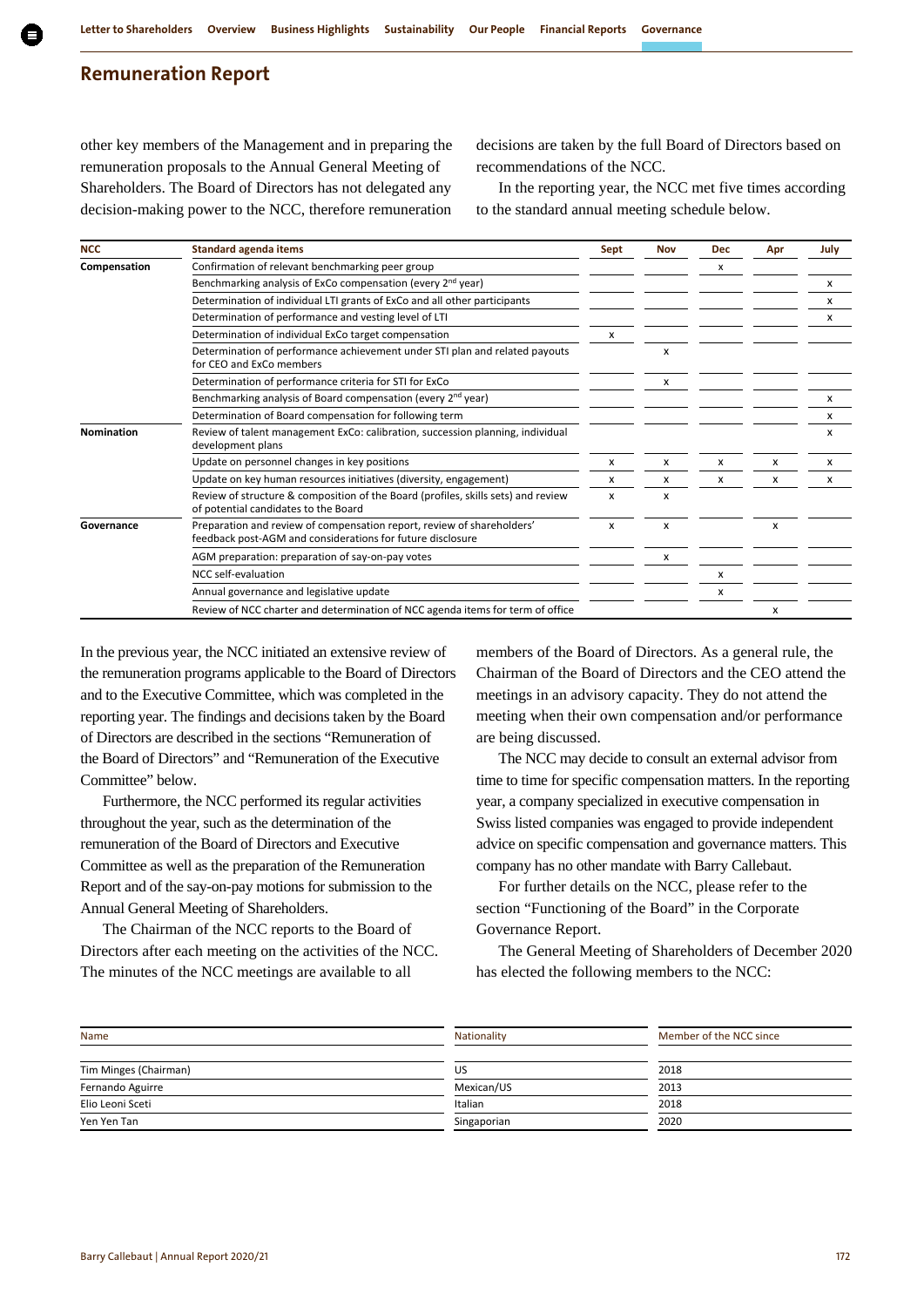#### Remuneration of the Board of Directors

In order to reinforce the independence of the Board in exercising its supervisory duties towards executive management, the remuneration of its members is not linked to any performance criteria.

The remuneration of the Board of Directors is reviewed annually and determined at the discretion of the Board of Directors. The last benchmarking analysis was conducted in the fiscal year 2019/20 on the basis of Swiss listed companies of similar size and complexity including the following companies: Adecco, AMS, Clariant, Dufry, EMS Chemie, Geberit, Lindt, Logitech, Sika, Sonova, Straumann, Temenos, Vifor Pharma.

The remuneration of the Board of Directors consists of fixed compensation in cash and a grant of Barry Callebaut AG shares blocked for a period of three years after vesting. The fixed compensation in cash amounts to CHF 400,000 for the Chairman of the Board of Directors, CHF 200,000 for the Vice-Chairman, CHF 140,000 for members chairing a Board Committee, CHF 125,000 for members participating in a Board Committee and CHF 100,000 for the other members. The compensation in cash is paid out in quarterly instalments. Since the Annual General Meeting of Shareholders 2020, the remuneration in shares is allocated based on a monetary amount, instead of a fixed number of shares, and amounts to CHF 700,000 for the Chairman, CHF 350,000 for the Vice-Chairman and CHF 250,000 for the other members of the Board of Directors. The number of shares to be granted is calculated by dividing the monetary amount by the three month average share price preceding the beginning the term of office; they are allocated at the end of the term of office and are blocked for three years.

The remuneration of the Board of Directors as from the Annual General Meeting of Shareholders 2020 is summarized below.

|                         | Cash            | <b>Shares</b>   |
|-------------------------|-----------------|-----------------|
| Annual compensation     | (amount in CHF) | (amount in CHF) |
|                         |                 |                 |
| Chairman                | 400,000         | 700,000         |
| Vice-Chairman           | 200,000         | 350,000         |
| Member                  | 100,000         | 250,000         |
| <b>Committee Chair</b>  | 40,000          |                 |
| <b>Committee Member</b> | 25,000          |                 |
|                         |                 |                 |

Board members do not receive any lump-sum payments for expenses. The remuneration of the members of the Board of Directors is subject to the mandatory social security contributions. Pursuant to the Articles of Incorporation, the members of the Board of Directors may in principle be eligible for pension fund contributions by the Company. However, in fiscal year 2020/21 no such contributions were made.

In the context of the COVID-19 pandemic, and as a sign of solidarity, the Board of Directors has decided to reduce the number of shares by 15% for the compensation period from the Annual General Meeting of Shareholders 2019 until the Annual General Meeting of Shareholders 2020.

At the Annual General Meeting of Shareholders 2019, the shareholders approved a maximum aggregate amount of CHF 2,200,000 and 2,190 shares for the Board of Directors for the remuneration period from the Annual General Meeting of Shareholders 2019 until the Annual General Meeting of Shareholders 2020. The remuneration paid for this term of office amounts to CHF 1,883,180 and 1,556 shares and is therefore within the limit approved by the shareholders.

At the Annual General Meeting of Shareholders 2020, the shareholders approved a maximum aggregate amount of CHF 2,000,000 in cash and CHF 2,550,000 in shares for the Board of Directors for the remuneration period from the Annual General Meeting of Shareholders 2020 until the Annual General Meeting of Shareholders 2021.

The remuneration effectively paid for the portion of this term of office included in this Remuneration Report (that is, from January 1, 2021, until August 31, 2021) is within the limit approved by the shareholders.

A conclusive assessment for the entire period will be included in the Remuneration Report 2021/22.

During fiscal year 2020/21, no compensation was paid to former members of the Board of Directors. No compensation was paid to parties closely related to members or former members of the Board of Directors.

During fiscal year 2020/21, no loans or credits were granted to members of the Board of Directors, former members of the Board of Directors nor to related parties. As of August 31, 2021, there were no outstanding loans or credits to members of the Board of Directors, to former members nor to related parties.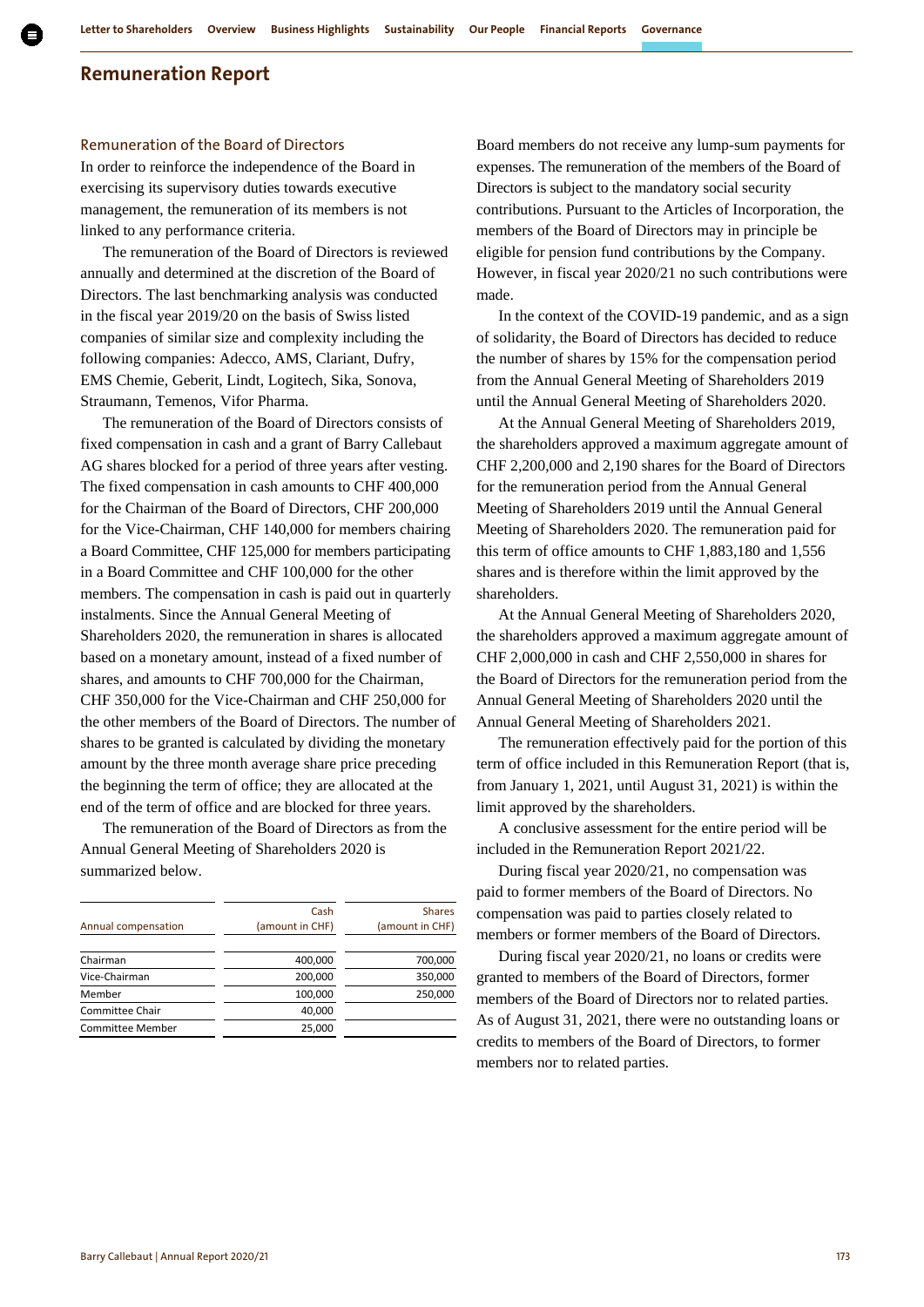## Remuneration of the Board of Directors for fiscal year 2020/21 (audited figures)

| in CHF                                                                                     |                  |                                    |                                           |                         |                              |                                  |
|--------------------------------------------------------------------------------------------|------------------|------------------------------------|-------------------------------------------|-------------------------|------------------------------|----------------------------------|
| <b>Board Member</b>                                                                        | Compensation fix | Other<br>compensation <sup>1</sup> | <b>Total cash-related</b><br>remuneration | Number of<br>shares $2$ | Value of shares <sup>3</sup> | Total<br>remuneration<br>2020/21 |
| <b>Patrick De Maeseneire</b><br>Chairman/Delegate                                          | 400,000          | 155,033                            | 555,033                                   | 375                     | 749,858                      | 1,304,891                        |
| <b>Markus R. Neuhaus</b><br>Vice-Chairman<br>Chairman of the AFRQCC <sup>4</sup>           | 240,000          | 83,697                             | 323,697                                   | 188                     | 375,262                      | 698,959                          |
| <b>Fernando Aguirre</b><br>Member of the NCC <sup>5</sup>                                  | 125,000          |                                    | 125,000                                   | 134                     | 268,616                      | 393,616                          |
| Suja Chandrasekaran <sup>6</sup><br>Member of the NCC <sup>5</sup>                         | 41,666           | 22,944                             | 64,610                                    | 51                      | 101,949                      | 166,559                          |
| Nicolas Jacobs<br>Member of the AFRQCC <sup>4</sup>                                        | 125,000          | 54,231                             | 179,231                                   | 134                     | 268,616                      | 447,847                          |
| <b>Tim Minges</b><br>Chairman of the NCC <sup>5</sup><br>Member of the AFRQCC <sup>4</sup> | 165,000          |                                    | 165,000                                   | 134                     | 268,616                      | 433,616                          |
| Elio Leoni Sceti<br>Member of the NCC <sup>5</sup>                                         | 125,000          |                                    | 125,000                                   | 134                     | 268,616                      | 393,616                          |
| Angela Wei Dong<br>Member of the AFRQCC <sup>4</sup>                                       | 125,000          | 63,245                             | 188,245                                   | 134                     | 268,616                      | 456,861                          |
| Yen Yen Tan <sup>7</sup><br>Member of the NCC <sup>5</sup>                                 | 83,334           | 40,302                             | 123,636                                   | 83                      | 166,667                      | 290,303                          |
| <b>Total remuneration</b><br><b>Board of Directors</b>                                     | 1,430,000        | 419,452                            | 1,849,452                                 | 1,367                   | 2,736,816                    | 4,586,268                        |

1 Including social security contributions.<br>2 Number of shares granted in relation to

Number of shares granted in relation to the fiscal year under review; Grants to the BoD are based on the service period between Annual General Meetings of Shareholders. The 15% reduction of the number of shares for the compensation period from the AGM 2019 until the AGM 2020 is reflected pro rata from September 1, 2020, until December 9, 2020.

3 Value defined as closing share price at the beginning of the term of office.<br>4 Audit. Finance. Risk. Quality & Compliance Committee.

4 Audit, Finance, Risk, Quality & Compliance Committee.<br>5 Nomination & Compensation Committee.

5 Nomination & Compensation Committee.<br>6 Member of the Board and NCC until Dece

6 Member of the Board and NCC until December 9, 2020.

Member of the Board and NCC as of December 9, 2020.

#### Remuneration of the Board of Directors for fiscal year 2019/20 (audited figures)

| in CHF                                                                                           |                  |                                    |                                           |                                  |                              |                                  |
|--------------------------------------------------------------------------------------------------|------------------|------------------------------------|-------------------------------------------|----------------------------------|------------------------------|----------------------------------|
| <b>Board Member</b>                                                                              | Compensation fix | Other<br>compensation <sup>1</sup> | <b>Total cash-related</b><br>remuneration | Number of<br>shares <sup>2</sup> | Value of shares <sup>3</sup> | Total<br>remuneration<br>2019/20 |
| <b>Patrick De Maeseneire</b><br>Chairman/Delegate                                                | 400,000          | 162,502                            | 562,502                                   | 450                              | 835,383                      | 1,397,885                        |
| Markus R. Neuhaus <sup>7</sup><br>Vice-Chairman<br>Chairman of the AFRQCC <sup>4</sup>           | 201,667          | 77,127                             | 278,794                                   | 202                              | 380,698                      | 659,492                          |
| <b>Fernando Aguirre</b><br>Member of the NCC <sup>5</sup>                                        | 125,000          |                                    | 125,000                                   | 162                              | 300,738                      | 425,738                          |
| Jakob Baer <sup>6</sup>                                                                          | 66,667           | 23,108                             | 89,775                                    | 83                               | 134,500                      | 224,275                          |
| Suja Chandrasekaran<br>Member of the NCC <sup>5</sup>                                            | 125,000          | 66,318                             | 191,318                                   | 162                              | 300,738                      | 492,056                          |
| <b>Nicolas Jacobs</b><br>Member of the AFRQCC <sup>4</sup>                                       | 125,000          | 56,895                             | 181,895                                   | 162                              | 300,738                      | 482,633                          |
| Tim Minges <sup>8</sup><br>Chairman of the NCC <sup>5</sup><br>Member of the AFRQCC <sup>4</sup> | 156,667          |                                    | 156,667                                   | 162                              | 300,738                      | 457,405                          |
| <b>Elio Leoni Sceti</b><br>Member of the NCC <sup>5</sup>                                        | 125,000          |                                    | 125,000                                   | 162                              | 300,738                      | 425,738                          |
| Juergen Steinemann <sup>9</sup>                                                                  | 41,667           |                                    | 41,667                                    | 60                               | 96,840                       | 138,507                          |
| Angela Wei Dong <sup>8</sup><br>Member of the AFRQCC <sup>4</sup>                                | 116,667          | 65,063                             | 181,730                                   | 162                              | 300,738                      | 482,468                          |
| <b>Total remuneration</b><br><b>Board of Directors</b>                                           | 1,483,335        | 451,013                            | 1,934,348                                 | 1,767                            | 3,251,849                    | 5,186,197                        |
|                                                                                                  |                  |                                    |                                           |                                  |                              |                                  |

1 Including social security contributions.<br>2 Number of shares granted in relation to

Number of shares granted in relation to the fiscal year under review; Grants to the BoD are based on the service period between Annual General Meetings of Shareholders. The 15% reduction of the number of shares for the compensation period from the AGM 2019 until the AGM 2020 is reflected pro rata until the end of August 2020.

3 Value defined as closing share price at the beginning of the term of office.<br>4 Audit Finance Risk Quality & Compliance Committee.

4 Audit, Finance, Risk, Quality & Compliance Committee.<br>5 Nomination & Compensation Committee.

Nomination & Compensation Committee.

6 Vice-Chairman of the Board and Chairman of the AFRQCC until December 11, 2019.

7 Vice-Chairman of the Board and Chairman of the AFRQCC as of December 11, 2019.

8 Member of the AFRQCC as of December 11, 2019.<br>9 Member of the Board and NCC until December 11

9 Member of the Board and NCC until December 11, 2019.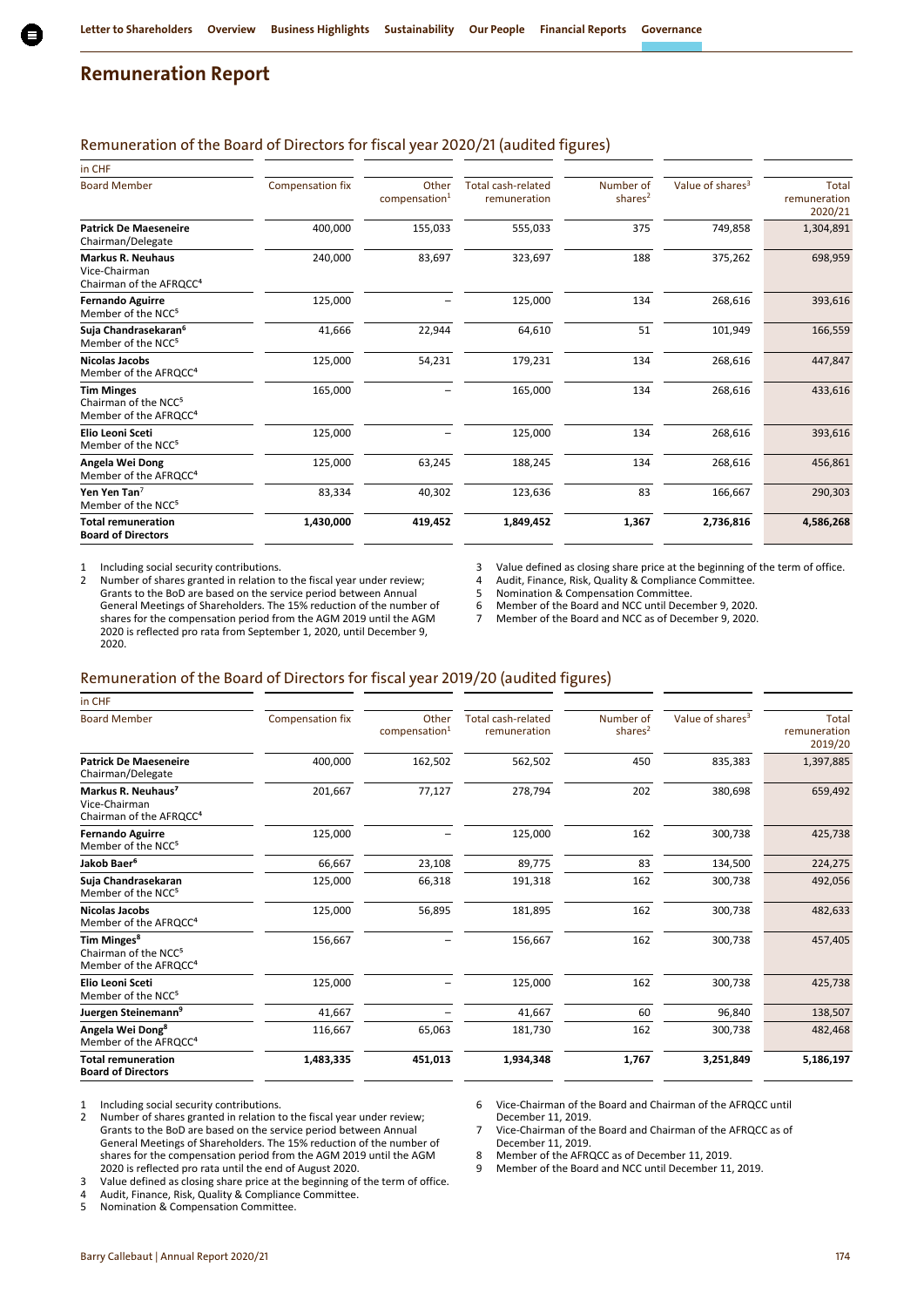## Remuneration of the Executive Committee

The individual remuneration of the members of the Executive Committee is reviewed annually and determined at the discretion of the Board of Directors, based on the proposal of the NCC, in accordance with the principles set out in the Executive Total Reward Policy, market information and data, scope and level of responsibility of the position, and profile of the incumbents in terms of qualification, experience and skills set.

The remuneration structure for the Executive Committee of Barry Callebaut consists of four main remuneration elements: a fixed annual base salary, an annual short-term cash bonus pursuant to the Company's Short-Term Incentive Plan, share-based long-term incentives pursuant to the Company's Long-Term Incentive Plan and other benefits.

| <b>Base salary</b>    | Annual gross base salary                           | Determined at the discretion of the Board of Directors based on various criteria such as<br>market value of the role, scope of the position and profile (experience, skills) of the<br>incumbent                                                                                                                                                                  |
|-----------------------|----------------------------------------------------|-------------------------------------------------------------------------------------------------------------------------------------------------------------------------------------------------------------------------------------------------------------------------------------------------------------------------------------------------------------------|
|                       |                                                    | Target weight in % of total remuneration: CEO 25%-40%, Executive Committee 25%-40%                                                                                                                                                                                                                                                                                |
| Variable annual bonus | Barry Callebaut Short-Term                         | Target 100% of annual base salary for members of the Executive Committee                                                                                                                                                                                                                                                                                          |
|                       | Incentive Plan (STIP)                              | Based on the achievement of financial and strategic targets                                                                                                                                                                                                                                                                                                       |
|                       |                                                    | Maximum payout: 200% of target                                                                                                                                                                                                                                                                                                                                    |
|                       |                                                    | Payout in cash annually after release of full-year results                                                                                                                                                                                                                                                                                                        |
|                       |                                                    | Target weight in % of total remuneration: CEO 25%-40%, Executive Committee 25%-40%                                                                                                                                                                                                                                                                                |
| Share awards          | Barry Callebaut Long-Term<br>Incentive Plan (LTIP) | Individual grant values approved by the Board of Directors; number of shares determined by<br>dividing the grant value by the average share price over three months prior to the grant<br>Vesting of award over a three-year vesting cycle: 25% in the first and second year each,                                                                                |
|                       |                                                    | 50% in the third year subject to performance criteria                                                                                                                                                                                                                                                                                                             |
|                       |                                                    | Performance criteria: vesting of the final tranche based on two performance criteria, 50% on<br>the relative performance of the Barry Callebaut share price compared to peer companies and<br>50% on the ROIC performance of the Company over the three-year vesting period<br>Target weight in % of total remuneration: CEO 20%-50%, Executive Committee 20%-50% |
| <b>Other benefits</b> | Risk benefits and perquisites                      | Social security contributions by employer                                                                                                                                                                                                                                                                                                                         |
|                       |                                                    | Post-employment and retirement benefits                                                                                                                                                                                                                                                                                                                           |
|                       |                                                    | Health care and medical insurances                                                                                                                                                                                                                                                                                                                                |
|                       |                                                    | Executive perquisites such as company car, relocation costs, etc.                                                                                                                                                                                                                                                                                                 |

The last benchmarking analysis of the remuneration of the Executive Committee was conducted in fiscal year 2018/19 by an independent consultant, Willis Towers Watson. The analysis was based on a peer group of Swiss multinational companies of the industry sector listed on the SIX Swiss Exchange. The peer group consisted of Adecco, Clariant, DKSH, Dufry, Emmi, Georg Fischer, Givaudan, Kühne+Nagel, Lindt, Logitech, Lonza, Schindler, SGS and Sika. For Executive Committee members who are employed under a foreign employment contract, the general industry compensation data of the country of employment were used. This analysis showed that while annual base salaries are positioned below market, incentive opportunities are above market levels, in line with the pay-for-performance philosophy of Barry Callebaut and resulting in a competitive positioning overall.

The NCC consider the results of this analysis in making decisions related to the remuneration of the Executive Committee members.

## *Base salary*

The fixed annual gross base salary is defined at the discretion of the Board of Directors on the basis of various criteria, such as market value of the role, scope of the position, and profile of the incumbent in terms of skill set and professional experience.

#### *Short-Term Incentive Plan (STIP)*

The STIP is designed to reward the performance of the Company, its Regions/functions and the individual contributions of the participants over a time horizon of one year.

| In CHF million         | <b>Market capitalization</b> | Revenue      | Headcount    |
|------------------------|------------------------------|--------------|--------------|
|                        | Dec 31, 2020                 | Dec 31, 2020 | Dec 31, 2020 |
| <b>Barry Callebaut</b> | 11,522                       | 6,753        | 12,335       |
| $1st$ quartile         | 5,207                        | 3,874        | 13,655       |
| Median                 | 17,162                       | 5,056        | 17,168       |
| 3rd quartile           | 25,225                       | 19.949       | 31,835       |
|                        |                              |              |              |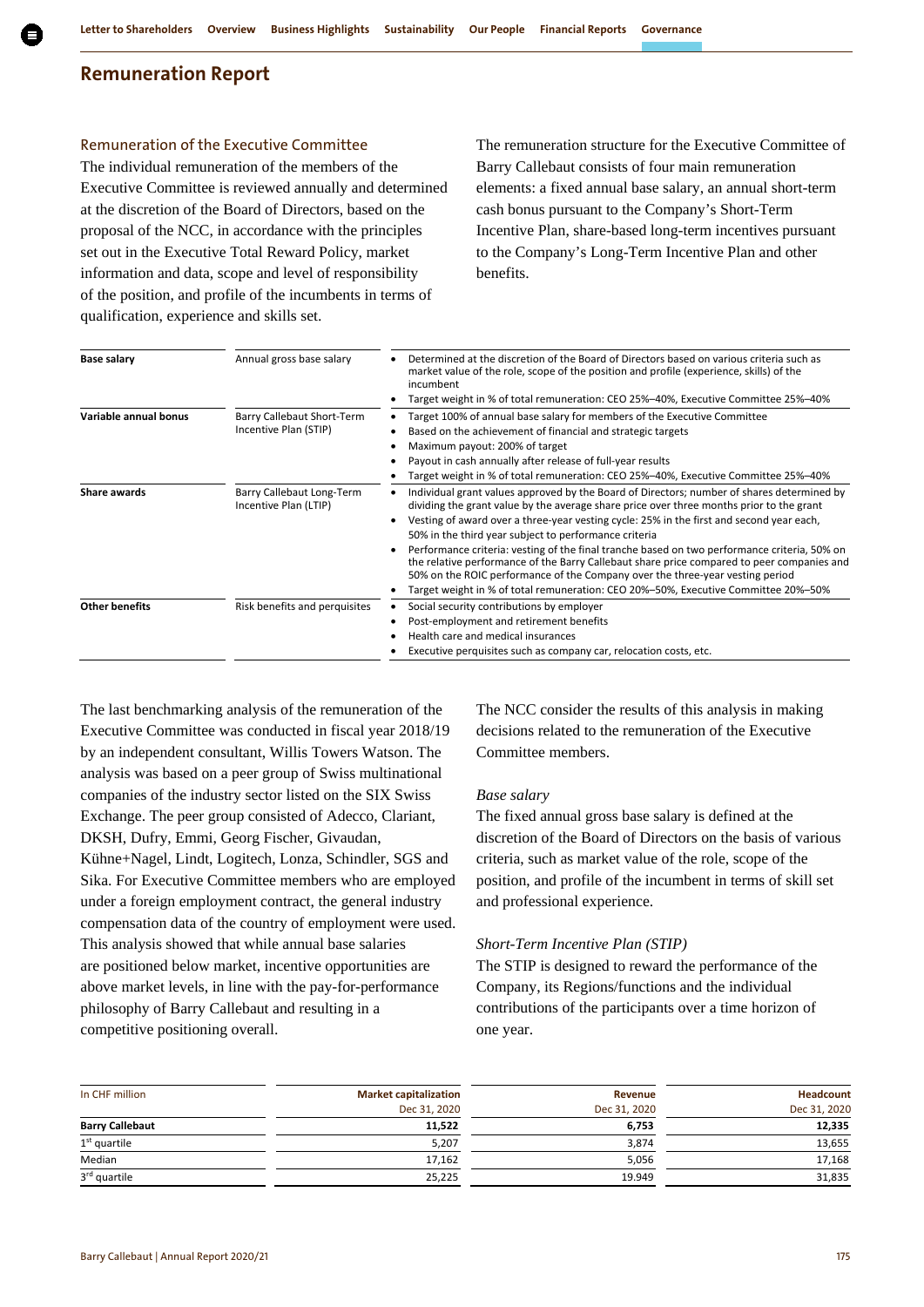The STI target is expressed as percentage of the fixed annual base salary and amounts to 100% for all members of the Executive Committee.

For each participant, the STI is based on a Collective Performance Factor (CPF) and an Individual Performance Factor (IPF) weighted 60% and 40%, respectively. For the members of the Executive Committee, the CPF (60% of STI) is based on the performance of Barry Callebaut as a Group, measured as follows:

- Group sales volume: 30%
- Group EBIT: 30%
- Group Free cash flow: 30%
- Sustainability: 10%

Those performance criteria have been chosen because they reflect the business strategy of profitable growth and they encompass the commitment to sustainability matters. The weightings of the financial criteria are balanced so that top-line, bottom-line and cash performance are equally weighted.

A performance assessment is provided ex post in the Remuneration Report in order to inform the shareholders on the link between pay and performance. However, specific performance targets are not disclosed for confidentiality reasons.

The sustainability metric is linked to the horizon of making sustainable chocolate the norm. It is based on two targets, reflecting the percentage of cocoa and chocolate products sold that contain 100% sustainable cocoa or chocolate as well as the percentage of sourcing sustainable non-cocoa ingredients. In this financial year, 43% of our products sold contained 100% sustainable cocoa or chocolate and 66% of our non-cocoa ingredients were sustainably sourced.

The IPF (40% of STI) is based on the performance of the unit under responsibility, e.g. the respective Region or function. The objectives are primarily financial in nature and support the strategy of profitable growth. They are grouped in three categories:

- Growth objectives for the Region/function, including financial objectives such as sales volume, or other quantifiable goals that support the growth of the Region/function;
- Profitability objectives for the Region/function, including financial objectives such as EBIT or cost savings, or other quantifiable goals that increase the profitability of the Region/function (operations, processes);
- Strategic initiatives that are key for the success of the Region/function and a leadership objective related to talent management and succession planning.

The weight between growth, profitability and strategic objectives in the IPF depends on the nature of the function. For each financial objective, an expected level of performance ("target") is defined, corresponding to a payout factor of 100%. A threshold level of performance, below which there is no payout, and a maximum level of performance, above which the payout is capped at 200% of the target, have also been defined.

The CEO proposes the relevant performance criteria for the CPF and for the IPF of the Executive Committee members to the NCC. The Chairman of the Board of Directors proposes the performance objectives of the IPF for the CEO. The NCC reviews and submits the recommendations to the Board of Directors for approval.

The STI is paid out in cash.

#### *Long-Term Incentive Plan (LTIP)*

The purpose of the LTIP is to provide the participants with an ownership interest in Barry Callebaut and to reward them for the long-term performance of the Company. The LTIP thus aligns their interests with those of the shareholders.

The grant of share units under the LTIP is based on a target LTI amount determined individually for each plan participant. The individual LTI amount is divided by the average share price of the last three months of the preceding fiscal year in order to calculate the number of share units awarded. The share units vest in three tranches over three fiscal years, i.e. 25% on the first, 25% on the second and 50% on the third anniversary of the grant date.

The first two tranches are restricted share units (RSU) that vest subject to the LTIP participant continuing to be employed by Barry Callebaut.

The third tranche consists of performance share units (PSU) that vest subject to meeting two performance criteria over the three-year vesting period.

The first performance criterion, accounting for 50% of the respective PSU grant, is the relative share price development of Barry Callebaut versus a peer group of companies in the chocolate, ingredients and FMCG sector: AAK, Fuji Oil, Givaudan, Hershey, Kellogg, Kerry, Lindt, Mondelēz, Nestlé, Olam and Unilever. The objective (100% vesting) is to achieve median performance, e.g. to outperform half of the peer companies. There is no vesting for a performance below the first quartile of the peer group (threshold), and the vesting is capped at 300% for delivering the best performance in the peer group.

The second performance criterion, accounting for 50% of the relevant PSU grant, is Return on Invested Capital (ROIC). The ROIC performance was introduced in fiscal year 2016/17 in order to reward the sustainable management of the Company's assets. The three-year ROIC target was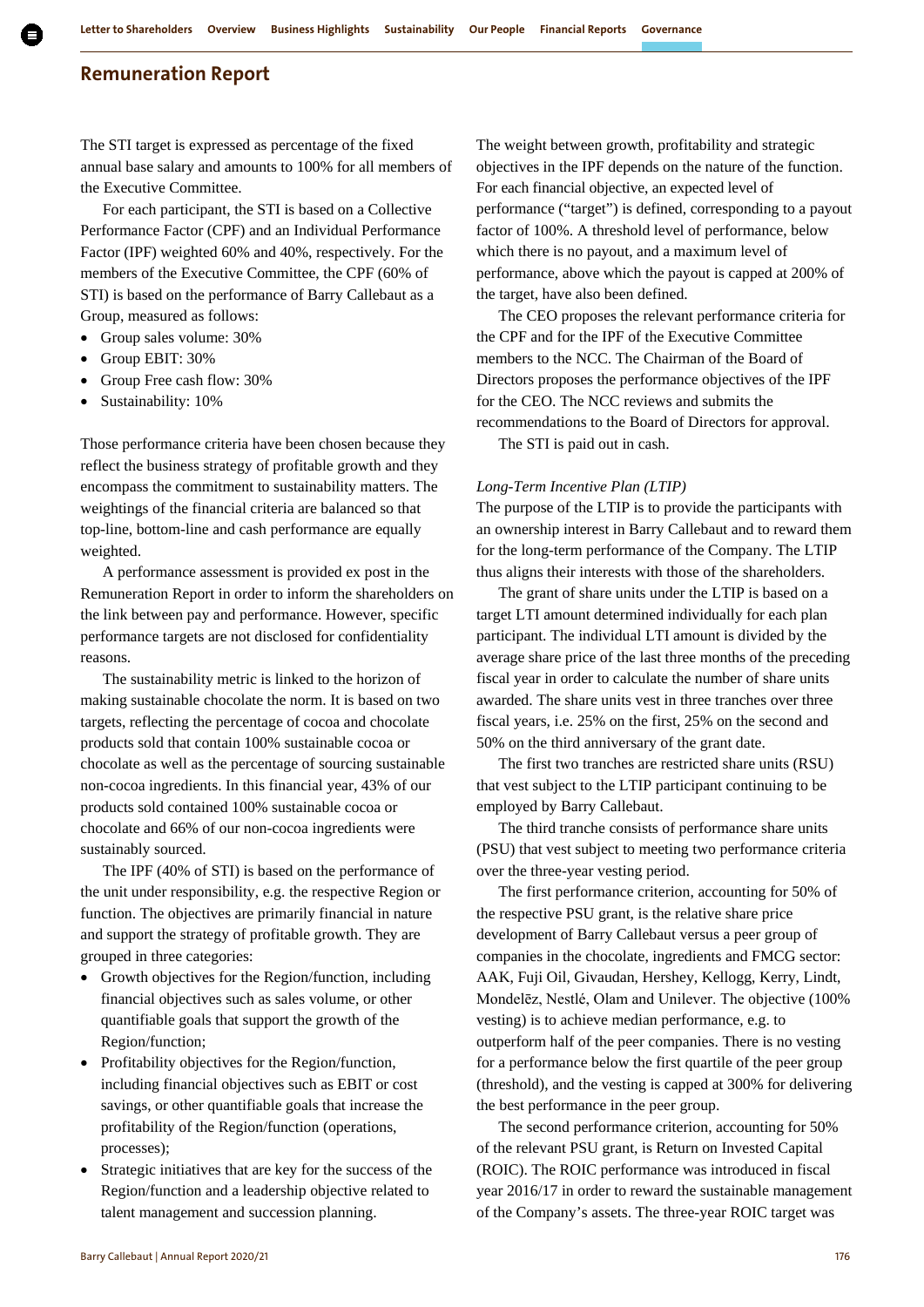set by the Board of Directors on the basis of the long-term strategic plan of the Company. The vesting also ranges from 0% to 300% of target. Consequently, the overall vesting of the LTI award (including RSU and PSU) ranges from 50% to 200% of the initially determined number of share units granted.

The Board of Directors reserves the right to suspend or adjust the vesting of all share units in case of a negative result from continuous operations of the Barry Callebaut Group. Once the shares are vested and transferred, they are free of any sales restrictions.

For the CEO, the individual LTI target value amounts to 106.3% of annual base salary, for the other members of the Executive Committee, it amounts to 106.4% of the annual base salary on average in fiscal year 2020/21. The unvested PSU and RSU forfeit in case of termination for cause or voluntary resignation. In other circumstances, such as a termination of employment by the company without cause, retirement, disability or death, the unvested PSU and RSU may be subject to a pro-rata vesting at the regular vesting date, except in the event of death, in which case vesting will be accelerated. In case of change of control, the unvested awards are subject to an immediate vesting subject to the achievement level as determined by the Board of Directors in its reasonable discretion.

Further, any award granted under the LTIP is subject to clawback and malus provisions. In case of a material misstatement of financial results or a serious reputational damage to Barry Callebaut due to fraud of willful intent, or of a gross misconduct which would qualify as a cause for termination, the Board of Directors may forfeit or claim back vested or unvested share units, within a period of two years after the vesting of the award.

Effective as of fiscal year 2022/23, the RSU will be discontinued, which means that the members of the Executive Committee will be awarded exclusively PSU. The intention is to keep the design of the current PSU but to reduce the maximum vesting level from 300% to 200%. The vesting period will continue to amount to three years (cliff), and the vesting will be conditional on forward-looking performance conditions (currently relative share price and ROIC). Further details will be provided in the Remuneration Report for fiscal year 2022/23.

#### *Other benefits*

Other benefits include risk benefits that provide for a reasonable level of income in case of retirement, death or disability. Those consist of social security contributions, post-employment benefits, pension contributions and insurance. The members of the Executive Committee with a Swiss employment contract participate in the occupational pension plan offered to all employees in Switzerland. Members of the Executive Committee under foreign employment contract are insured commensurately with market conditions and with their position. Each plan varies, but is in line with the local competitive and legal environment and is in accordance with the legal requirements of the respective country.

Members of the Executive Committee are also provided with certain executive perquisites such as relocation allowances, housing or other cost of living allowances, car allowances, and gross-up for tax equalization of certain benefits. The benefits for each member of the Executive Committee are subject to their specific situation, the typical market practice and other factors after consideration of the total value of their individual remuneration package.

The monetary value of these benefits is disclosed in the remuneration tables at their fair value.

#### *Share ownership guidelines*

As of September 1, 2019, members of the Executive Committee are required to own a minimum multiple of their annual base salary in Barry Callebaut AG shares within five years of their appointment to the Executive Committee.

| Role               | Minimum shareholding requirement |
|--------------------|----------------------------------|
|                    |                                  |
| CEO                | 300% of annual base salary       |
| Other ExCo members | 200% of annual base salary       |
|                    |                                  |

To calculate whether the minimum holding requirement is met, all privately owned shares, either directly or indirectly, and all shares vested under the LTIP are considered, regardless of whether they are blocked or not. However, unvested awards such as RSU and PSU are excluded. The NCC will review compliance with the share ownership guidelines on an annual basis.

#### *Employment contracts*

The members of the Executive Committee are employed under employment contracts of unlimited duration and subject to a notice period of one year. They are not contractually entitled to severance payments or to change of control provisions.

#### *Special contractual agreements*

For one former member of the Executive Committee a non-compete payment amounting to CHF 775,000 was made; CHF 53,844 social charges were due.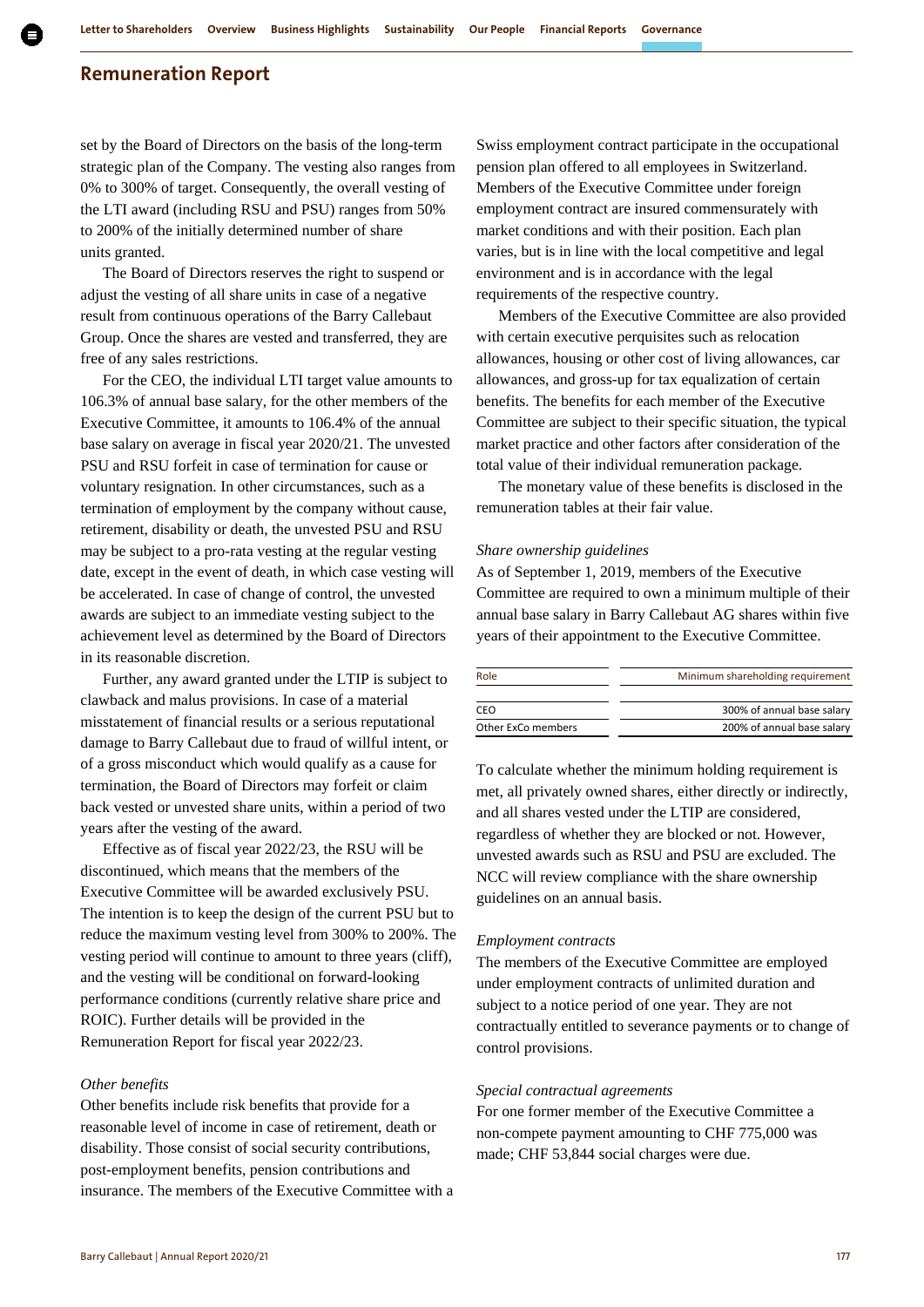## Remuneration of the Executive Committee for fiscal year 2020/21 (audited figures)

| in CHF                                                                                                                  |                            |                                            |                                                   |                                         |                                             |                                  |                                 |                                       |
|-------------------------------------------------------------------------------------------------------------------------|----------------------------|--------------------------------------------|---------------------------------------------------|-----------------------------------------|---------------------------------------------|----------------------------------|---------------------------------|---------------------------------------|
|                                                                                                                         | Compen-<br>sation<br>fixed | Compen-<br>sation<br>variable <sup>2</sup> | Post-<br>employ-<br>ment<br>benefits <sup>3</sup> | Other<br>compen-<br>sation <sup>4</sup> | Total cash-<br>related<br>remunera-<br>tion | Number of<br>shares <sup>5</sup> | Value of<br>shares <sup>6</sup> | Total<br>remunera-<br>tion<br>2020/21 |
| Remuneration Executive Committee <sup>1</sup>                                                                           | 5,366,377                  | 6.947.904                                  | 1,901,120                                         | 1,849,341                               | 16,064,742                                  | 3,254                            | 7,149,116                       | 23,213,858                            |
| Highest individual remuneration within<br>Executive Committee: Antoine de Saint-<br>Affrique, CEO Barry Callebaut Group | 1,600,000                  | 2,100,000                                  | 462,910                                           | 41,691                                  | 4,204,601                                   | 897                              | 1,970,644                       | 6,175,245                             |

- 1 Disclosure relates to the Executive Committee including all members during fiscal year 2020/21, i.e.: Antoine de Saint-Affrique, Remco Steenbergen, Ben De Schryver, Peter Boone, Olivier Delaunay, Isabelle Esser, Andrew Fleming, Pablo Perversi, Steven Retzlaff, Rogier van Sligter, Jo Thys.
- 2 Based on best estimate of expected payout for fiscal year 2020/21 (accrual principle).
- 3 Including social security and pension contributions.
- 4 Includes international relocation costs, assignment related benefits such as tax equalization, schooling costs as well as international insurance coverage.
- 5 Number of shares granted in relation to the fiscal year 2020/21; vesting subject to meeting service and/or performance conditions. For the Executive Committee, the amount includes 1,628 RSU, 813 ROICdependent PSU and 813 share price-dependent PSU.
- 6 Value of shares is defined as fair value at grant date. The fair value of the RSU and ROIC-dependent PSU is the market price at grant date (CHF 2,000) discounted for dividends until the vesting. For share price-dependent PSU, the fair value is established based on a valuation performed by external experts applying the "Monte Carlo simulation" method (CHF 2,938) excluding the net present value of expected dividends.

## Remuneration of the Executive Committee for fiscal year 2019/20 (audited figures)

| in CHF                                                                                                                  |                            |                                            |                                          |                                         |                                             |                                  |                                 |                                       |
|-------------------------------------------------------------------------------------------------------------------------|----------------------------|--------------------------------------------|------------------------------------------|-----------------------------------------|---------------------------------------------|----------------------------------|---------------------------------|---------------------------------------|
|                                                                                                                         | Compen-<br>sation<br>fixed | Compen-<br>sation<br>variable <sup>2</sup> | Post-<br>employ-<br>ment<br>benefits $3$ | Other<br>compen-<br>sation <sup>4</sup> | Total cash-<br>related<br>remunera-<br>tion | Number of<br>shares <sup>5</sup> | Value of<br>shares <sup>6</sup> | Total<br>remunera-<br>tion<br>2019/20 |
| Remuneration Executive Committee <sup>1</sup>                                                                           | 5,561,083                  | 5,282,729                                  | 1.946.303                                | 2,314,422                               | 15,104,537                                  | 2.926                            | 6,308,084                       | 21,412,621                            |
| Highest individual remuneration within<br>Executive Committee: Antoine de Saint-<br>Affrique, CEO Barry Callebaut Group | 1,586,667                  | 1,412,134                                  | 405.228                                  | 24.000                                  | 3,428,029                                   | 867                              | 1,844,779                       | 5,272,808                             |

- 1 Disclosure relates to the Executive Committee including all members during fiscal year 2019/20, i.e.: Antoine de Saint-Affrique, Remco Steenbergen, Peter Boone, Olivier Delaunay, Ben De Schryver, Isabelle Esser, Andrew Fleming, Massimo Garavaglia, Pablo Perversi, Steven Retzlaff, Rogier van Sligter.
- 2 Based on best estimate of expected payout for fiscal year 2019/20 (accrual principle).
- 3 Including social security and pension contributions (including CHF 50,849 social charges on a non-compete payment).
- 4 Includes a non-compete payment amounting to CHF 775,000 for a former member of the Executive Committee.
- 5 Number of shares granted in relation to the fiscal year 2019/20; vesting subject to meeting service and/or performance conditions. For the Executive Committee, the amount includes 1,494 RSU, 716 ROIC dependent PSU and 716 share-price dependent PSU.
- 6 Value of shares is defined as fair value at grant date. The fair value of the RSU and ROIC-dependent PSU is the market price at grant date (CHF 2,024) discounted for dividends until the vesting. For share price-dependent PSU, the fair value is established based on a valuation performed by external experts applying the "Monte Carlo simulation" method (CHF 2,781.34) excluding the net present value of expected dividends.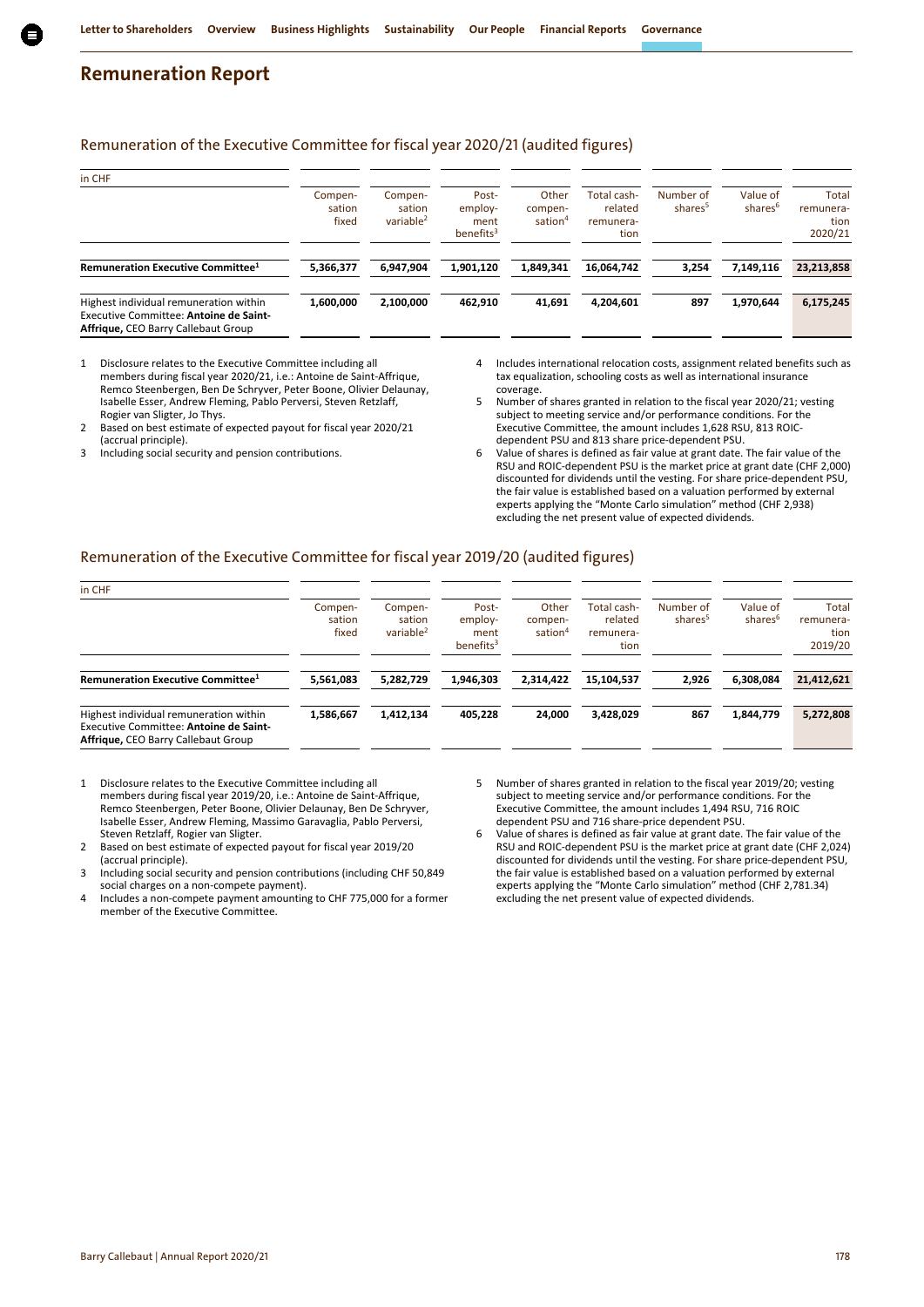#### *Comments on the remuneration tables*

The deviation in remuneration compared to the previous fiscal year is mainly due to the following factors:

- Changes in the composition of the Executive Committee: Ben De Schryver, former President Asia Pacific, was appointed CFO on January 1, 2021, succeeding Remco Steenbergen, who left the company; Jo Thys was appointed President Asia Pacific and member of the Executive Committee on July 1, 2021.
- For the other members of the Executive Committee, the individual fixed remuneration and target STI remained unchanged.
- The overall payout under the STIP was higher than in the previous year. The performance in the fiscal year showed a healthy growth, good profitability and a strong cash generation. With a volume increase to 2.2 million tonnes (+4.6%), an operating profit (EBIT) of CHF 566.7 million (+20.8% in local currencies), a strong Free cash flow of CHF 355 million, 43% of our products sold containing 100% sustainable cocoa or chocolate and 66% of our non-cocoa ingredients sustainably sourced, all Group targets have been overachieved. The STI payouts amount to 131.2% of the target for the CEO and range between 100.0% and 135.1% of the target for the other current members of the Executive Committee.
- Consequently, the ratio of fixed versus variable remuneration amounts to 25.9% versus 74.1% for the CEO, and 22.4% versus 77.6% in average for the other current members of the Executive Committee.

The PSU granted under the LTIP in 2018 vested at the end of the reporting year. Under the plan rules of the 2018 LTIP, the vesting of the first half of the PSU was conditional upon the share price evolution of Barry Callebaut compared to the average share price evolution of peer companies. The share price of Barry Callebaut increased by 27.5% during the plan period, which ranks Barry Callebaut as number seven among twelve companies and translates into a vesting level of 100%. The vesting of the other half of PSU related to the ROIC target translated into a vesting level of 200%. The aggregate vesting level of

the PSU related to the grants in FY 2018/19 thus amounts to 150%.

The aggregate amount of remuneration for the Executive Committee is subject to the approval of the Annual General Meeting of Shareholders. A maximum aggregate amount of fixed remuneration of CHF 6,700,000 was approved by the Annual General Meeting of Shareholders 2019 prospectively for fiscal year 2020/21. Accordingly, the fixed remuneration of CHF 5,366,377 effectively paid is within the approved limits. The aggregate remuneration amount for the variable compensation for fiscal year 2020/21 will be submitted to a shareholder vote at the upcoming Annual General Meeting of Shareholders 2021. During fiscal year 2019/20, no compensation was paid to parties closely related to members, or former members of the Executive Committee.

During fiscal year 2020/21, no loans or credits were granted to members of the Executive Committee, former members of the Executive Committee or to related parties. As of August 31, 2021, there were no outstanding loans or credits to members of the Executive Committee, to former members or to related parties.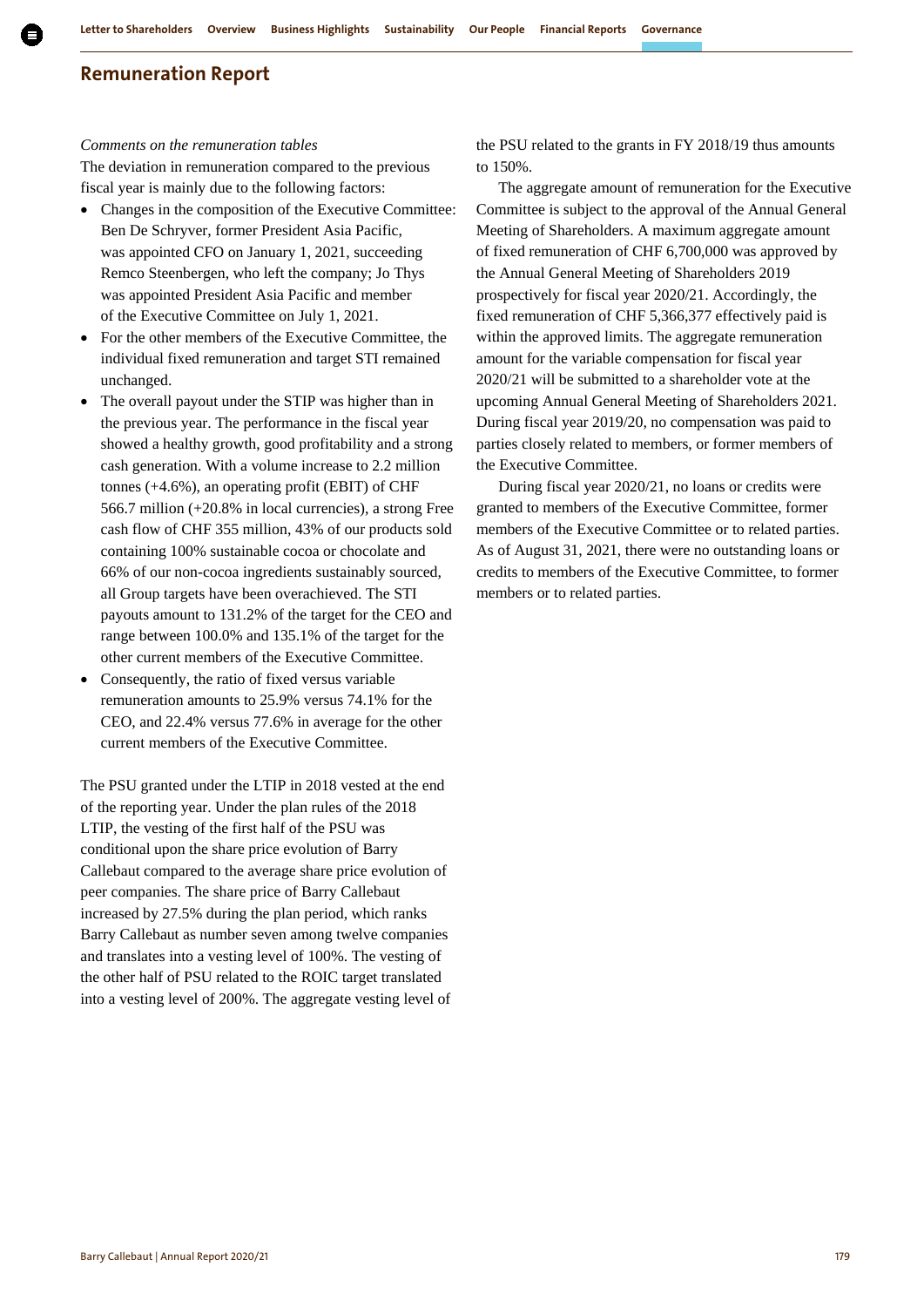## **Shareholdings of the Board of Directors and the Executive Committee**

## Shareholdings of the Board of Directors

| Number of shares as of August 31,              |                                               | 2021   | 2020   |
|------------------------------------------------|-----------------------------------------------|--------|--------|
| Name                                           | Function                                      |        |        |
| Patrick De Maeseneire                          | Chairman                                      |        | 1,750  |
|                                                |                                               | 2,175  |        |
| Markus R. Neuhaus                              | Vice-Chairman; Chairman of the AFRQCC         | 469    | 256    |
| Fernando Aguirre                               | Member of the NCC                             | 973    | 820    |
| Suja Chandrasekaran                            | Member of the NCC                             | n/a    | 180    |
| Nicolas Jacobs <sup>1</sup>                    | Member of the AFRQCC                          | 18,579 | 18,426 |
| Elio Leoni Sceti                               | Member of the NCC                             | 513    | 360    |
| <b>Tim Minges</b>                              | Chairman of the NCC; member of the AFRQCC     | 1,368  | 1,215  |
| Yen Yen Tan                                    | Member of the NCC<br>(since December 9, 2020) |        | n/a    |
| Angela Wei Dong                                | Member of the AFROCC                          | 333    | 180    |
| <b>Total shares held by Board of Directors</b> |                                               | 24,410 | 23,187 |

1 Excluding the 30.1% participation held by Jacobs Holding AG (see Note 3.3 to the Financial Statements of Barry Callebaut AG).

## Shareholdings of the Executive Committee

| Number of shares as of August 31,               |                                                                                  | 2021  | 2020  |
|-------------------------------------------------|----------------------------------------------------------------------------------|-------|-------|
| Name                                            | <b>Function</b>                                                                  |       |       |
| Antoine de Saint-Affrique                       | Chief Executive Officer<br>(until August 31, 2021)                               | 1,836 | 5,394 |
| Peter Boone                                     | President & CEO Americas                                                         | 207   | 100   |
| Ben De Schryver                                 | <b>Chief Financial Officer</b><br>(since January 1, 2021)                        | 330   | 150   |
| Olivier Delaunay                                | <b>Chief Operations Officer</b>                                                  | 264   | 144   |
| Isabelle Esser                                  | <b>Chief Human Resources Officer</b>                                             | 115   | 29    |
| Andrew Fleming                                  | <b>Co-President EMEA</b>                                                         | 214   | 163   |
| Pablo Perversi                                  | Chief Innovation,<br>Sustainability & Quality Officer; Global Head of<br>Gourmet | 425   | 311   |
| Steven Retzlaff                                 | President Global Cocoa                                                           | 629   | 2,054 |
| Remco Steenbergen                               | <b>Chief Financial Officer</b><br>(until December 31, 2020)                      | n/a   | 437   |
| Rogier van Sligter                              | <b>Co-President EMEA</b>                                                         | 78    | n/a   |
| Jo Thys                                         | President APAC<br>(since July 1, 2021)                                           | 253   | n/a   |
| <b>Total shares held by Executive Committee</b> |                                                                                  | 4,351 | 8,782 |
|                                                 |                                                                                  |       |       |

#### Equity overhang and dilution as of August 31, 2021

As of August 31, 2021, the equity overhang, defined as the total number of share units and blocked shares outstanding as calculated in the Dilution Potential (15,910 units) divided by the total number of outstanding shares (5,488,858) registered shares), amounts to 0.3%.

The company's "burn rate", defined as the number of equities (shares and share units) granted in the reporting year (6,921 units) divided by the total number of outstanding shares, is 0.1%. These disclosures reflect the entire Long-Term-Incentive Plan including non-key management personnel.